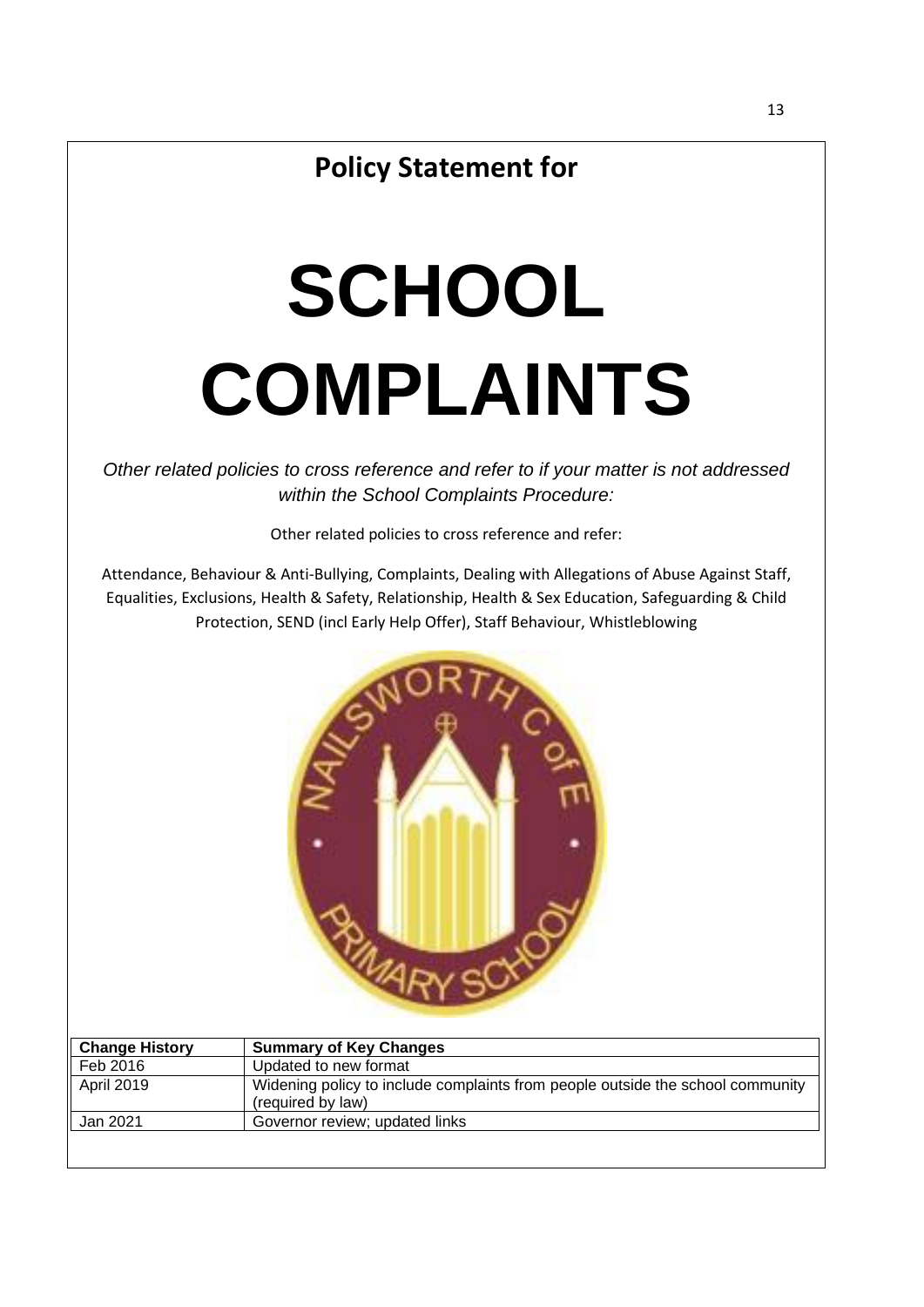# **Table of Contents**

| 1.                                                                          |
|-----------------------------------------------------------------------------|
| 2.                                                                          |
| З.                                                                          |
| 4.                                                                          |
| 5.                                                                          |
| 6.                                                                          |
| 7.                                                                          |
|                                                                             |
| 1.                                                                          |
|                                                                             |
| 1.                                                                          |
| 2.                                                                          |
| 3.                                                                          |
| Part 4: Nailsworth C. of E. Primary School Complaints Procedure  7          |
| <b>Stage One:</b>                                                           |
| <b>Stage Two:</b>                                                           |
| Stage Three: Complaint Heard by Governing Bodies Complaints Appeal Panel  8 |
|                                                                             |
|                                                                             |
|                                                                             |
| The Role of the Chair of the Governing Body or the Nominated Governor  10   |
|                                                                             |
|                                                                             |
|                                                                             |
| APPENDIX B - Nailsworth C. of E. Primary School Complaint Form 13           |

| Owner:                  | EG      | Delegated To        | Standards |
|-------------------------|---------|---------------------|-----------|
| <b>Review Frequency</b> | 2 vrs   | Updated             | Jan 2021  |
|                         |         | Date Ratified       | Jan 2021  |
| Version                 | 3.0     | Next Review         | Jan 2023  |
| <b>Review Author</b>    | J Jamal | Publish on Website? | Yes       |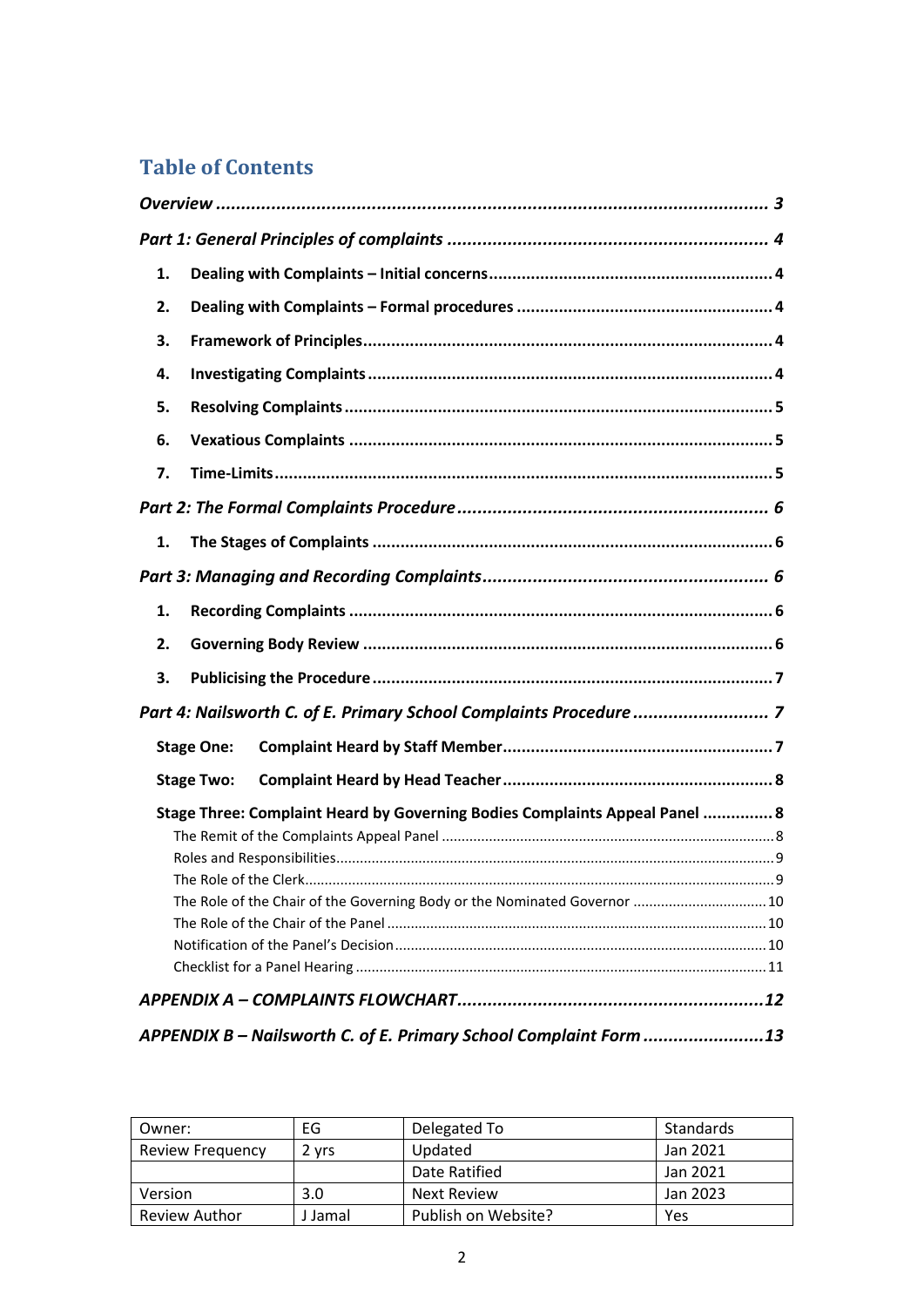## <span id="page-2-0"></span>**Overview**

- 1. It is in everyone's interest that complaints are resolved at the earliest possible stage. Many issues can be resolved informally, without the need to invoke formal procedures. We take informal concerns seriously and make every effort to resolve the matter as quickly as possible. There are occasions when complainants would like to raise their concerns formally. In those cases, the school's formal procedure should be invoked through the stages outlined within this policy document.
- 2. A *'concern'* may be defined as *'an expression of worry or doubt over an issue considered to be important for which reassurances are sought'*. A '*complaint'* may be generally defined as *'an expression of dissatisfaction however made, about actions taken or a lack of action'*.
- 3. All maintained schools and maintained nursery schools are required, under Section 29 of the Education Act 2002, to have in place a procedure to deal with complaints relating to the school and to any community facilities or services that the school provides.
- 4. There are procedures for dealing with certain types of complaints, for example, complaints about the curriculum or collective worship in a school. The Governing Body's complaints procedure does not replace the arrangements made for those types of complaint. In addition, there are certain complaints which fall outside the remit of the Governing Body's complaints procedure, for example, staff grievances or disciplinary procedures.
- 5. This policy is for parents' or stakeholders' complaints only. Children's complaints are dealt elsewhere.

Web link to Act -<https://www.legislation.gov.uk/ukpga/2002/32/section/29>

*See Appendix A, page 12 for a simple flowchart of the complaints procedure*

**Complaints Co-ordinator:** Liz Geller, Headteacher

**Governor responsible for Complaints Appeals Panel:** Gill Saville, Chair of Governors

| Owner:                  | EG      | Delegated To        | Standards |
|-------------------------|---------|---------------------|-----------|
| <b>Review Frequency</b> | ∠ vrs   | Updated             | Jan 2021  |
|                         |         | Date Ratified       | Jan 2021  |
| Version                 | 3.0     | <b>Next Review</b>  | Jan 2023  |
| <b>Review Author</b>    | J Jamal | Publish on Website? | Yes       |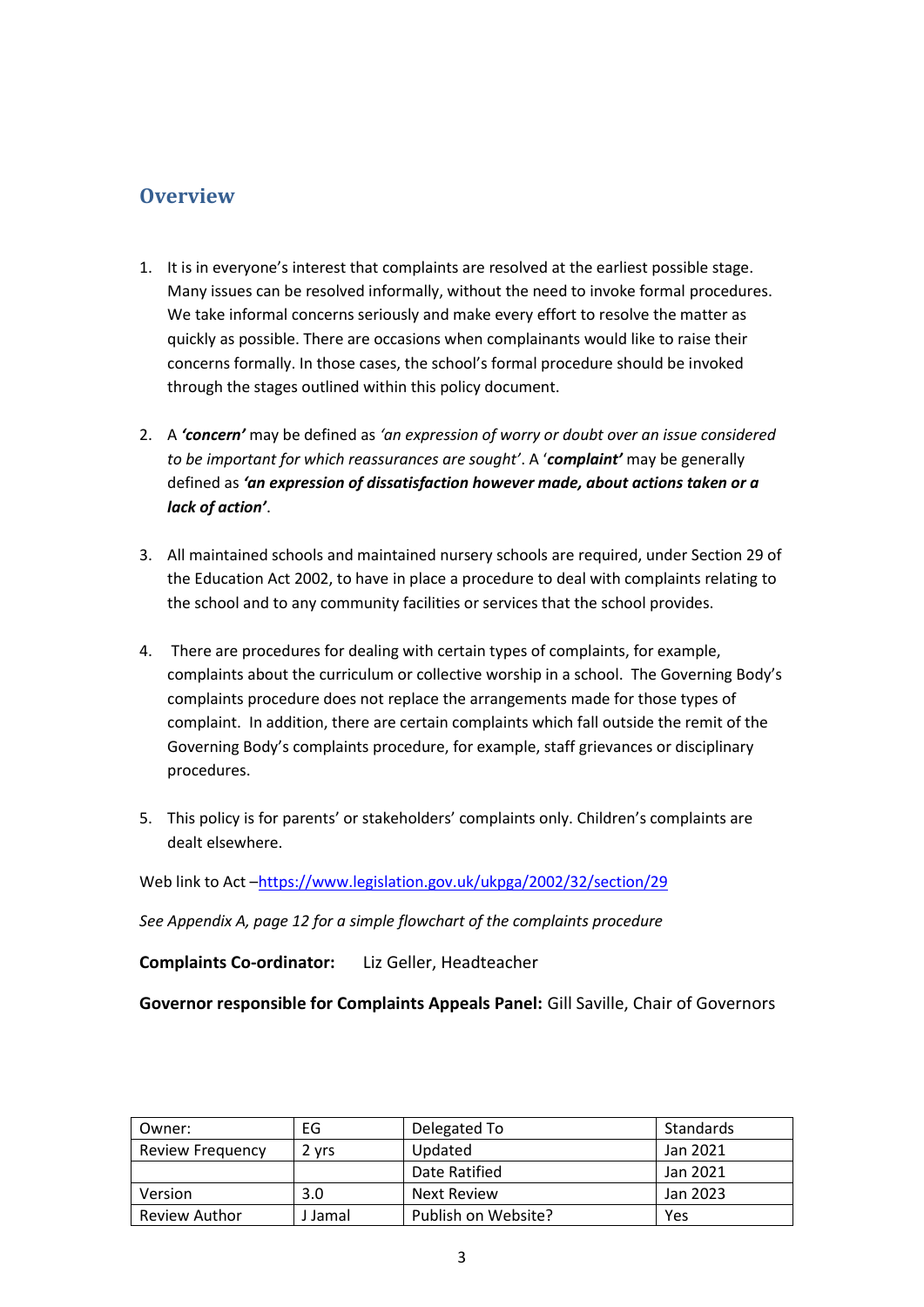# <span id="page-3-0"></span>**Part 1: General Principles of complaints**

#### <span id="page-3-1"></span>**1. Dealing with Complaints – Initial concerns**

1.1. The governing body at Nailsworth C. of E. Primary School believes that concerns should be dealt with seriously at an early stage, in order that there is little need for concerns to be escalated into formal complaints. The complaints procedure will not in any way undermine efforts to resolve the concern informally. In most cases the class teacher or the individual delivering the service in the case of extended school provision, will receive the first approach. Staff will seek to resolve issues on the spot.

#### <span id="page-3-2"></span>**2. Dealing with Complaints – Formal procedures**

- 2.1. The formal procedures will need to be invoked when initial attempts to resolve the issue are unsuccessful and the person raising the concern remains dissatisfied and wishes to take the matter further.
- 2.2. The head teacher, as complaints co-ordinator, has responsibility for the operation and management of the school complaints procedure.
- 2.3. Where the complaint is against the head teacher, the Chair of Governors acts as the complaint co-ordinator.

#### <span id="page-3-3"></span>**3. Framework of Principles**

The Complaints Procedure is designed to:

- encourage resolution of problems by **informal** means wherever possible;
- be easily **accessible** and **publicised;**
- be **simple** to understand and use;
- be **impartial;**
- be **non-adversarial;**
- allow **swift** handling with established **time-limits** for action and keeping people informed of the progress;
- ensure a full and **fair** investigation by an independent person where necessary;
- respect people's desire for **confidentiality;**
- address all the points at issue and provide an **effective** response and **appropriate** redress, where necessary;
- provide **information** to the school's senior management team so that services can be improved.

#### <span id="page-3-4"></span>**4. Investigating Complaints**

4.1. At each stage, the person investigating the complaint (the complaints co-ordinator), will make sure that they:

| Owner:                  | EG      | Delegated To        | Standards |
|-------------------------|---------|---------------------|-----------|
| <b>Review Frequency</b> | 2 vrs   | Updated             | Jan 2021  |
|                         |         | Date Ratified       | Jan 2021  |
| Version                 | 3.0     | Next Review         | Jan 2023  |
| <b>Review Author</b>    | I Jamal | Publish on Website? | Yes       |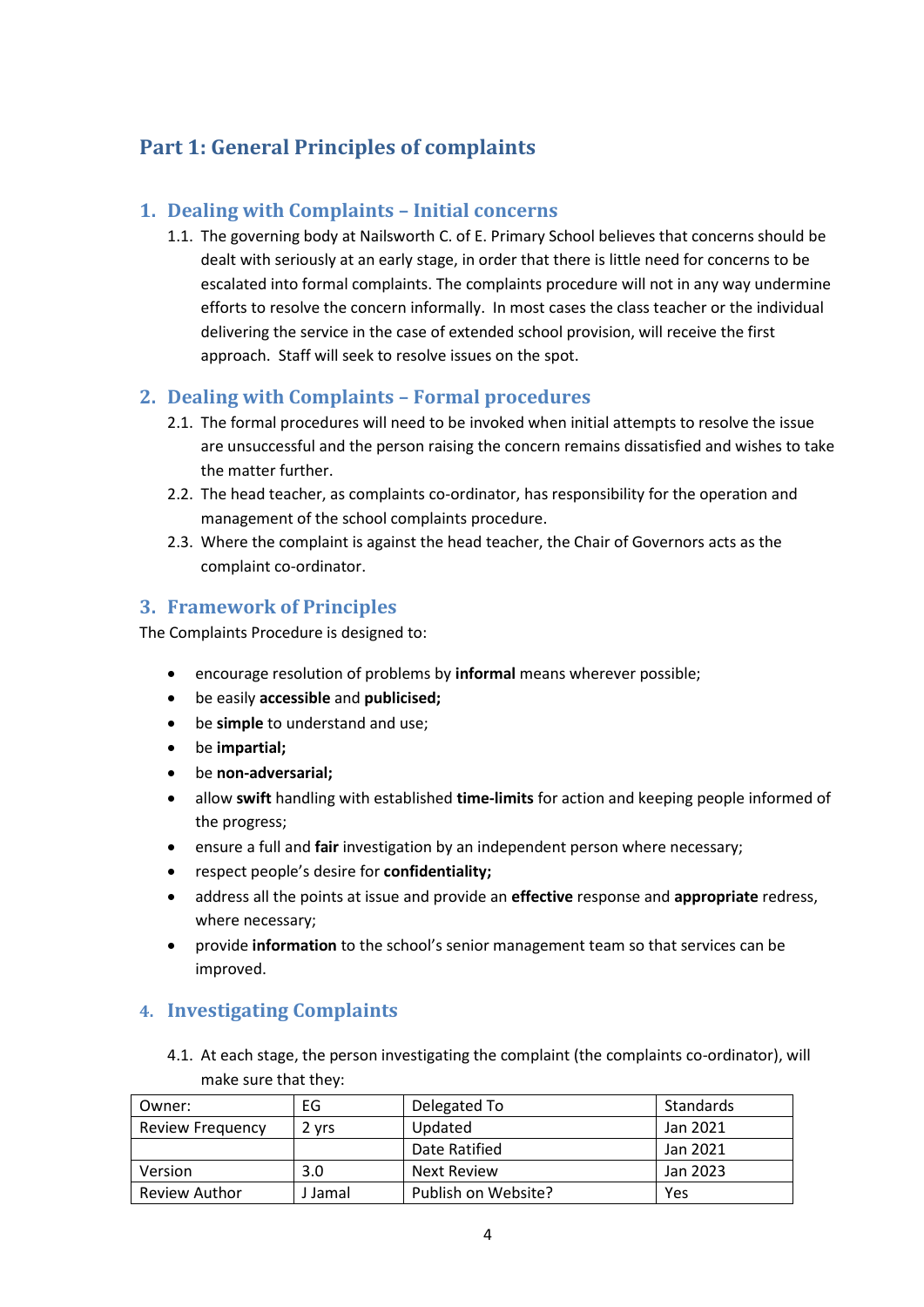- establish **what** has happened so far, and **who** has been involved;
- clarify the nature of the complaint and what remains unresolved;
- meet with the complainant or contact them (if unsure or further information is necessary);
- clarify what the complainant feels would put things right;
- interview those involved in the matter and/or those complained of, allowing them to be accompanied if they wish;
- conduct the interview with an open mind and be prepared to persist in the questioning;
- keep notes of the interview.

### <span id="page-4-0"></span>**5. Resolving Complaints**

- 5.1. At each stage in the procedure Nailsworth C. of E. School will keep in mind ways in which a complaint can be resolved. It may be sufficient to acknowledge that the complaint is valid in whole or in part. In addition, it may be appropriate to offer one or more of the following:
	- an apology;
	- an explanation;
	- an admission that the situation could have been handled differently or better;
	- an assurance that the event complained of will not recur;
	- an explanation of the steps that have been taken to ensure that it will not happen again;
	- an undertaking to review school policies in light of the complaint.
- 5.2. Complainants are encouraged to state what actions they feel might resolve the problem at any stage. An admission that the school could have handled the situation better is not the same as an admission of negligence.
- 5.3. The procedure is designed to identify areas of agreement between the parties. It is also of equal importance to clarify any misunderstandings that might have occurred, so as to promote a positive atmosphere in which to discuss any outstanding issues.

#### <span id="page-4-1"></span>**6. Vexatious Complaints**

6.1. If properly followed, the complaints procedure will limit the number of complaints that become protracted. However, there will be occasions when, despite all stages of the procedures having been followed, the complainant remains dissatisfied. If the complainant tries to reopen the same issue, the chair of the governing body is able to inform them in writing that the procedure has been exhausted and that the matter is now closed.

#### <span id="page-4-2"></span>**7. Time-Limits**

7.1. Complaints need to be considered, and resolved, as quickly and efficiently as possible. The procedure has realistic time limits for each action within each stage. However, where

| Owner:                  | EG      | Delegated To        | Standards |
|-------------------------|---------|---------------------|-----------|
| <b>Review Frequency</b> | 2 vrs   | Updated             | Jan 2021  |
|                         |         | Date Ratified       | Jan 2021  |
| Version                 | 3.0     | Next Review         | Jan 2023  |
| Review Author           | J Jamal | Publish on Website? | Yes       |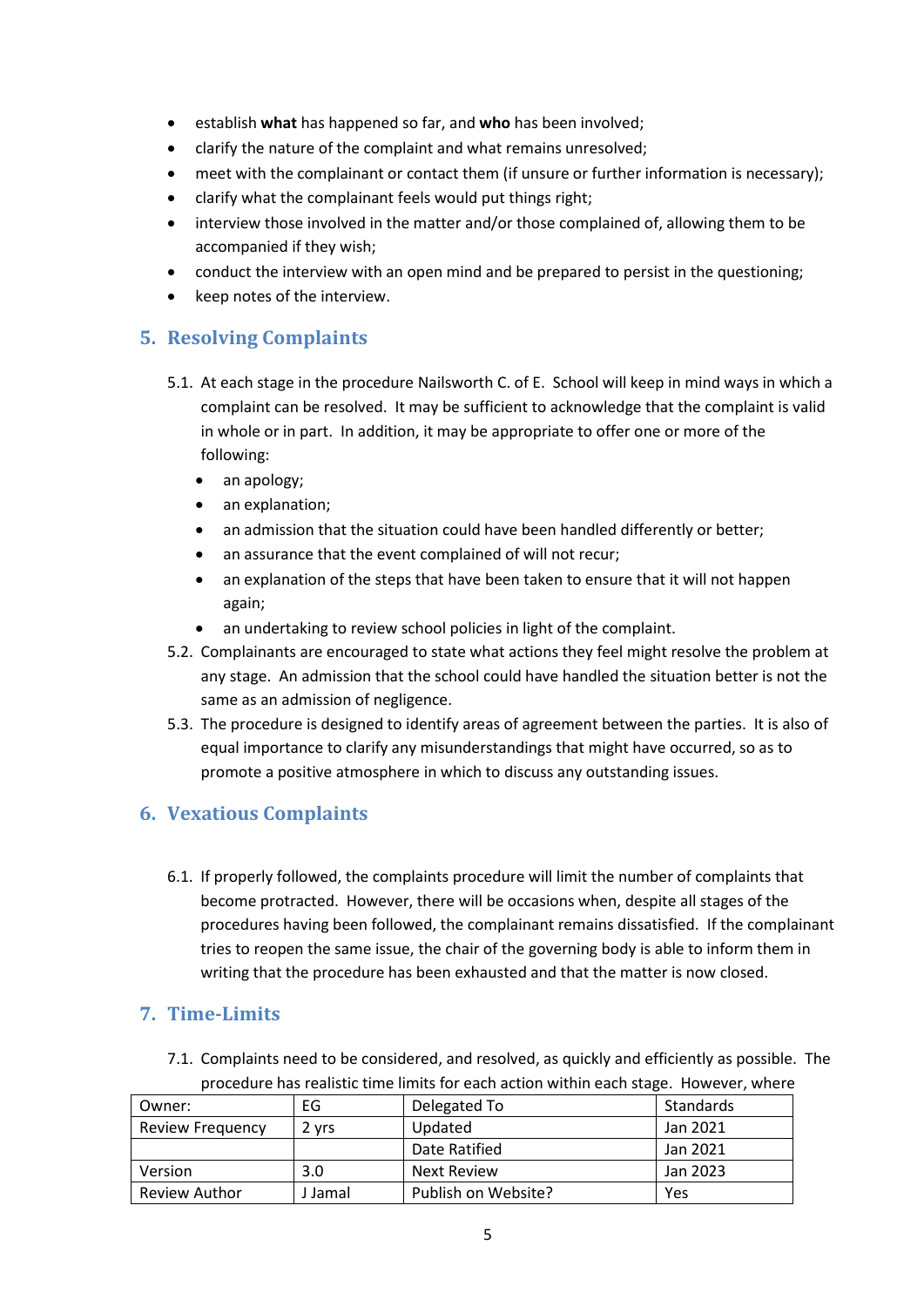further investigations are necessary, new time limits can be set and the complainant sent details of the new deadline and an explanation for the delay.

# <span id="page-5-0"></span>**Part 2: The Formal Complaints Procedure**

### <span id="page-5-1"></span>**1. The Stages of Complaints**

- **1.1.** The school complaints procedure has three stages. A flow chart of these is at Appendix A. At each stage it is important to clarify exactly who will be involved, what will happen, and how long it will take. There may, on occasion, be the need for some flexibility; for example, the possibility of further meetings between the complainant and the member of staff directly involved and further investigations may be required by the head teacher or the Chair of Governors after a meeting with the complainant.
- **1.2.** There are three school-based stages:
	- Stage one: complaint heard by staff member (though not the subject of the complaint);
	- Stage two: complaint heard by head teacher or Chair of Governors;
	- Stage three: complaint heard by GB's complaints appeal panel.

## <span id="page-5-2"></span>**Part 3: Managing and Recording Complaints**

#### <span id="page-5-3"></span>**1. Recording Complaints**

- 1.1. The school will record the progress of the complaint and the final outcome. A complaint may be made in person, by telephone, or in writing. The complaint form can be found at Appendix B. At the end of a meeting or telephone call, the member of staff will seek to ensure that the complainant and the school have the same understanding of what was discussed and agreed. A brief note of meetings and telephone calls will be kept and a copy of any written response added to the record.
- 1.2. The complaints co-ordinator is responsible for the records which are held centrally.

#### <span id="page-5-4"></span>**2. Governing Body Review**

- 2.1. The Governing Body monitors the level and nature of complaints and reviews the outcomes on a regular basis to ensure the effectiveness of the procedure and to make any necessary changes. Wherever possible complaints information shared with the whole Governing Body will not name individuals.
- 2.2. As well as addressing an individual's complaints, the process of listening to and resolving complaints will contribute to school improvement. When individual complaints are heard, the school may identify underlying issues that need to be addressed. The monitoring and review of complaints is part of our approach to evaluating the school's performance.

| Owner:                  | EG      | Delegated To        | Standards |
|-------------------------|---------|---------------------|-----------|
| <b>Review Frequency</b> | 2 yrs   | Updated             | Jan 2021  |
|                         |         | Date Ratified       | Jan 2021  |
| Version                 | 3.0     | Next Review         | Jan 2023  |
| Review Author           | J Jamal | Publish on Website? | Yes       |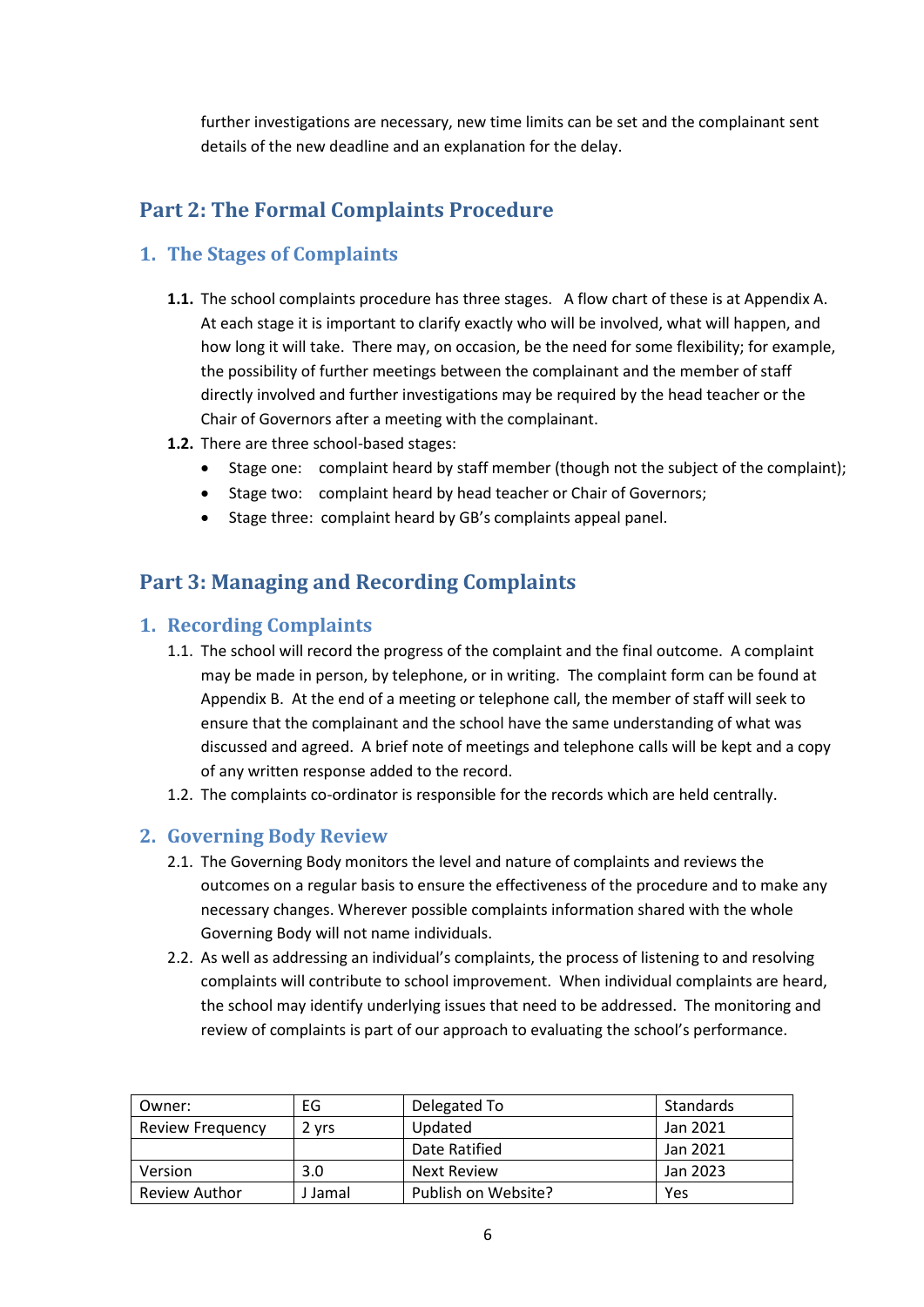#### <span id="page-6-0"></span>**3. Publicising the Procedure**

- 3.1. There is a legal requirement for the Complaints Procedures to be publicised by the Governing Body. Details of the Complaints Procedures are included in:
	- the information given to new parents when their children join the school:
	- the school website;
	- available in hard copy, upon request, from the school office.

## <span id="page-6-1"></span>**Part 4: Nailsworth C. of E. Primary School Complaints Procedure**

#### **Section 29 of the Education Act 2002 requires that:**

- 1. The governing body of a maintained school shall
	- a. establish procedures for dealing with all complaints relating to the school or to the provision of facilities or services under section 27, other than complaints falling to be dealt with in accordance with any procedures required to be established in relation to the school by virtue of a statutory provision other than this section, and
	- b. publicise the procedures so established.
- 2. In establishing or publicising procedures under subsection (1), the governing body shall have regard to any guidance given from time to time (in relation to England) by the Secretary of State.

#### **Section 39 of the Education Act 2002 provides the following definitions:**

"Maintained school" means a community, foundation or voluntary school, a community or foundation special school or a maintained nursery school.

#### <span id="page-6-2"></span>**Stage One: Complaint Heard by Staff Member**

It is in everyone's interest that complaints are resolved at the earliest possible stage. The experience of the first contact between the complainant and the school can be crucial in determining whether the complaint will escalate. To that end, if staff are made aware of the procedures, they know what to do when they receive a complaint.

The school respects the views of a complainant who indicates that he/she would have difficulty discussing a complaint with a particular member of staff. In these cases, the complaints coordinator can refer the complainant to another staff member. Where the complaint concerns the head teacher, the complaints co-ordinator can refer the complainant to the chair of governors.

| Owner:                  | EG      | Delegated To        | Standards |
|-------------------------|---------|---------------------|-----------|
| <b>Review Frequency</b> | 2 vrs   | Updated             | Jan 2021  |
|                         |         | Date Ratified       | Jan 2021  |
| Version                 | 3.0     | <b>Next Review</b>  | Jan 2023  |
| Review Author           | J Jamal | Publish on Website? | Yes       |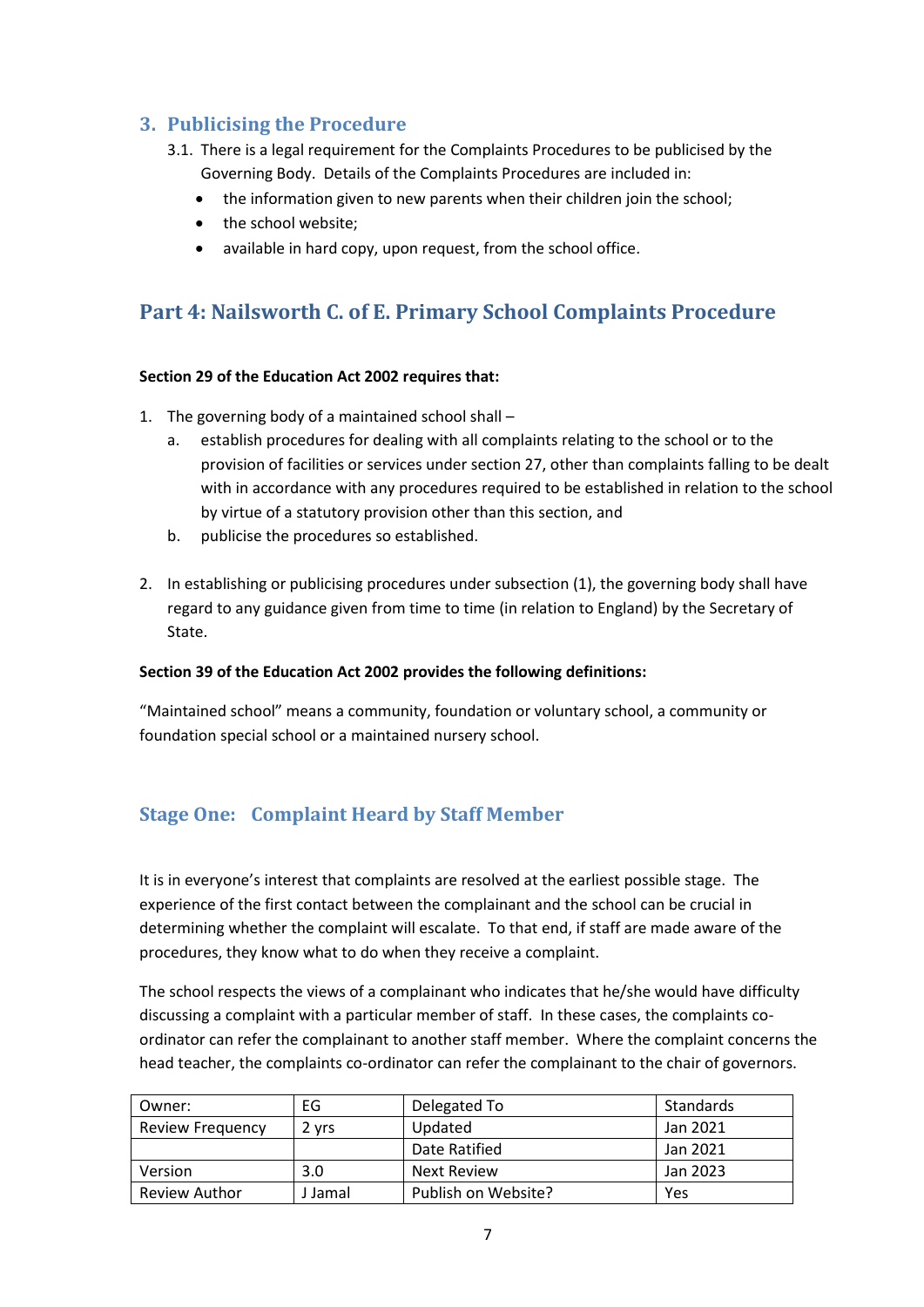Similarly, if the member of staff directly involved feels too compromised to deal with a complaint, the complaints co-ordinator may consider referring the complainant to another staff member. The member of staff may be more senior but does not have to be. The ability to consider the complaint objectively and impartially is crucial.

Where the first approach is made to a governor, the next step is to refer the complainant to the appropriate person and advise them about the procedure. Governors do not act unilaterally on an individual complaint outside the formal procedure and are not involved at the early stages in case they are needed to sit on a panel at a later stage of the procedure.

### <span id="page-7-0"></span>**Stage Two: Complaint Heard by Head Teacher**

The head teacher's influence shapes the way complaints are handled in the school. At this point, the complainant may be dissatisfied with the way the complaint was handled at stage one as well as pursuing their initial complaint. The head may delegate the task of collating the information to another staff member but not the decision on the action to be taken.

## <span id="page-7-1"></span>**Stage Three: Complaint Heard by Governing Bodies Complaints Appeal Panel**

The complainant needs to write to the Chair of Governors giving details of the complaint. The Chair, or a nominated governor, will convene a GB complaints panel. The governors' appeal hearing is the last school-based stage of the complaints process and is not convened to merely rubber-stamp previous decisions. Individual complaints would not be heard by the whole GB at any stage, as this could compromise the impartiality of any panel set up for a disciplinary hearing against a member of staff following a serious complaint.

The governing body nominates a number of members with delegated powers to hear complaints at that stage and sets out its terms of reference. These can include:

- $\triangleright$  drawing up its procedures;
- $\triangleright$  hearing individual appeals;
- ➢ making recommendations on policy as a result of complaints.

The procedure adopted by the panel for hearing appeals would normally be part of the school's complaints procedure. The panel can be drawn from the nominated members and may consist of three or five people. The panel may choose their own chair.

#### <span id="page-7-2"></span>**The Remit of the Complaints Appeal Panel**

The panel can:

 $\triangleright$  dismiss the complaint in whole or in part;

| Owner:                  | EG      | Delegated To        | Standards |
|-------------------------|---------|---------------------|-----------|
| <b>Review Frequency</b> | 2 vrs   | Updated             | Jan 2021  |
|                         |         | Date Ratified       | Jan 2021  |
| Version                 | 3.0     | <b>Next Review</b>  | Jan 2023  |
| <b>Review Author</b>    | J Jamal | Publish on Website? | Yes       |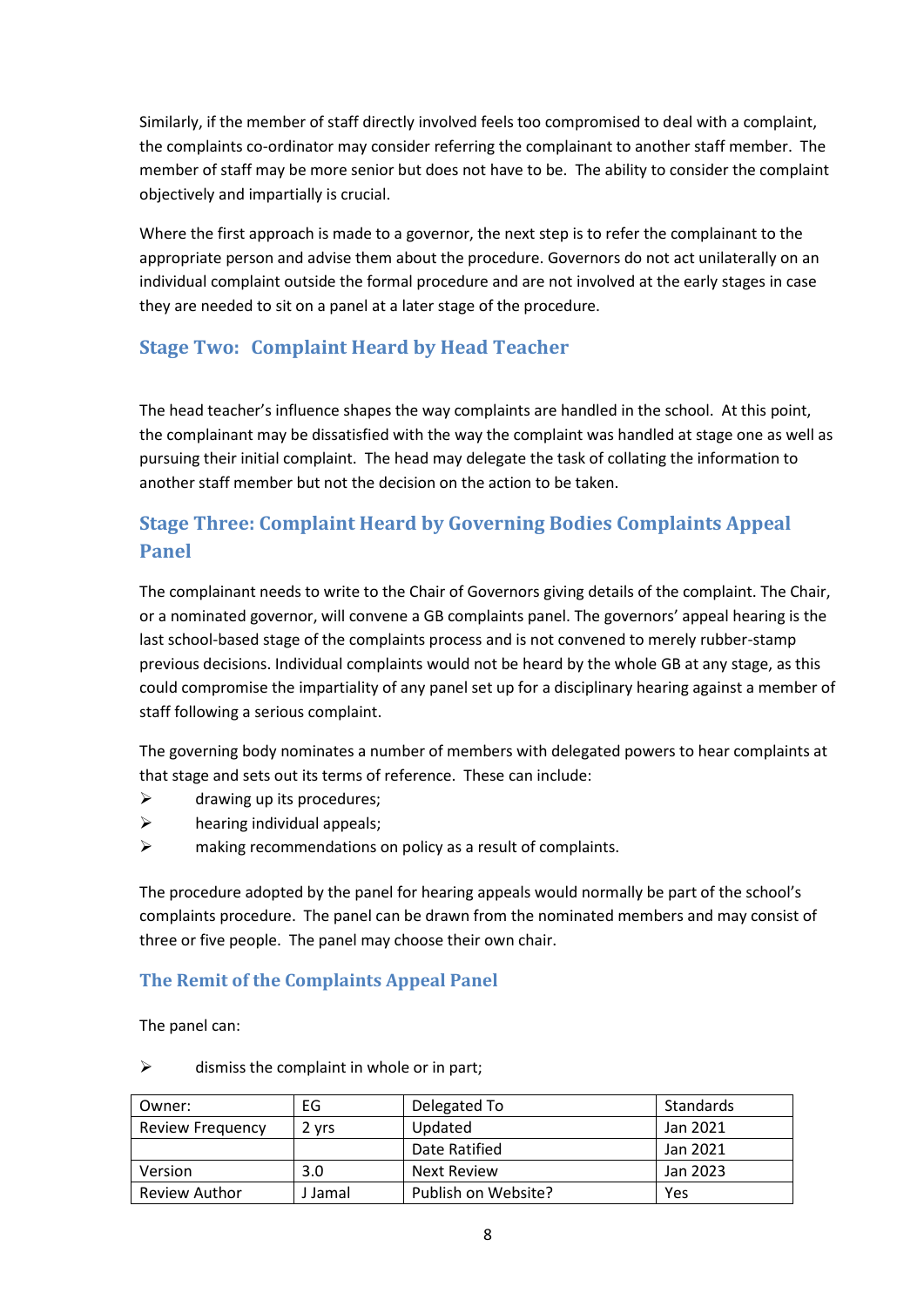- $\triangleright$  uphold the complaint in whole or in part;
- $\triangleright$  decide on the appropriate action to be taken to resolve the complaint;
- ➢ recommend changes to the school's systems or procedures to ensure that problems of a similar nature do not recur.

There are several points which any governor sitting on a complaints panel needs to remember:

a. It is important that the appeal hearing is independent and impartial and that it is seen to be so. No governor may sit on the panel if they have had a prior involvement in the complaint or in the circumstances surrounding it. In deciding the make-up of the panel, governors need to try and ensure that it is a cross-section of the categories of governor and sensitive to the issues of race, gender and religious affiliation.

b. The aim of the hearing, which needs to be held in private, will always be to resolve the complaint and achieve reconciliation between the school and the complainant. However, it has to be recognised the complainant might not be satisfied with the outcome if the hearing does not find in their favour. It may only be possible to establish the facts and make recommendations which will satisfy the complainant that his or her complaint has been taken seriously.

c. An effective panel will acknowledge that many complainants feel nervous and inhibited in a formal setting. Parents often feel emotional when discussing an issue that affects their child. The panel chair will ensure that the proceedings are as welcoming as possible. The layout of the room will set the tone and care is needed to ensure the setting is informal and not adversarial.

d. Extra care needs to be taken when the complainant is a child. Careful consideration of the atmosphere and proceedings will ensure that the child does not feel intimidated. The panel needs to be aware of the views of the child and give them equal consideration to those of adults. Where the child's parent is the complainant, it would be helpful to give the parent the opportunity to say which parts of the hearing, if any, the child needs to attend.

e. The governors sitting on the panel need to be aware of the complaints procedure.

#### <span id="page-8-0"></span>**Roles and Responsibilities**

#### <span id="page-8-1"></span>**The Role of the Clerk**

The clerk is the contact point for the complainant and is required to:

- $\triangleright$  set the date, time and venue of the hearing, ensuring that the dates are convenient to all parties and that the venue and proceedings are accessible;
- $\triangleright$  collate any written material and send it to the parties in advance of the hearing;

| Owner:                  | EG      | Delegated To        | Standards |
|-------------------------|---------|---------------------|-----------|
| <b>Review Frequency</b> | 2 vrs   | Updated             | Jan 2021  |
|                         |         | Date Ratified       | Jan 2021  |
| Version                 | 3.0     | <b>Next Review</b>  | Jan 2023  |
| Review Author           | J Jamal | Publish on Website? | Yes       |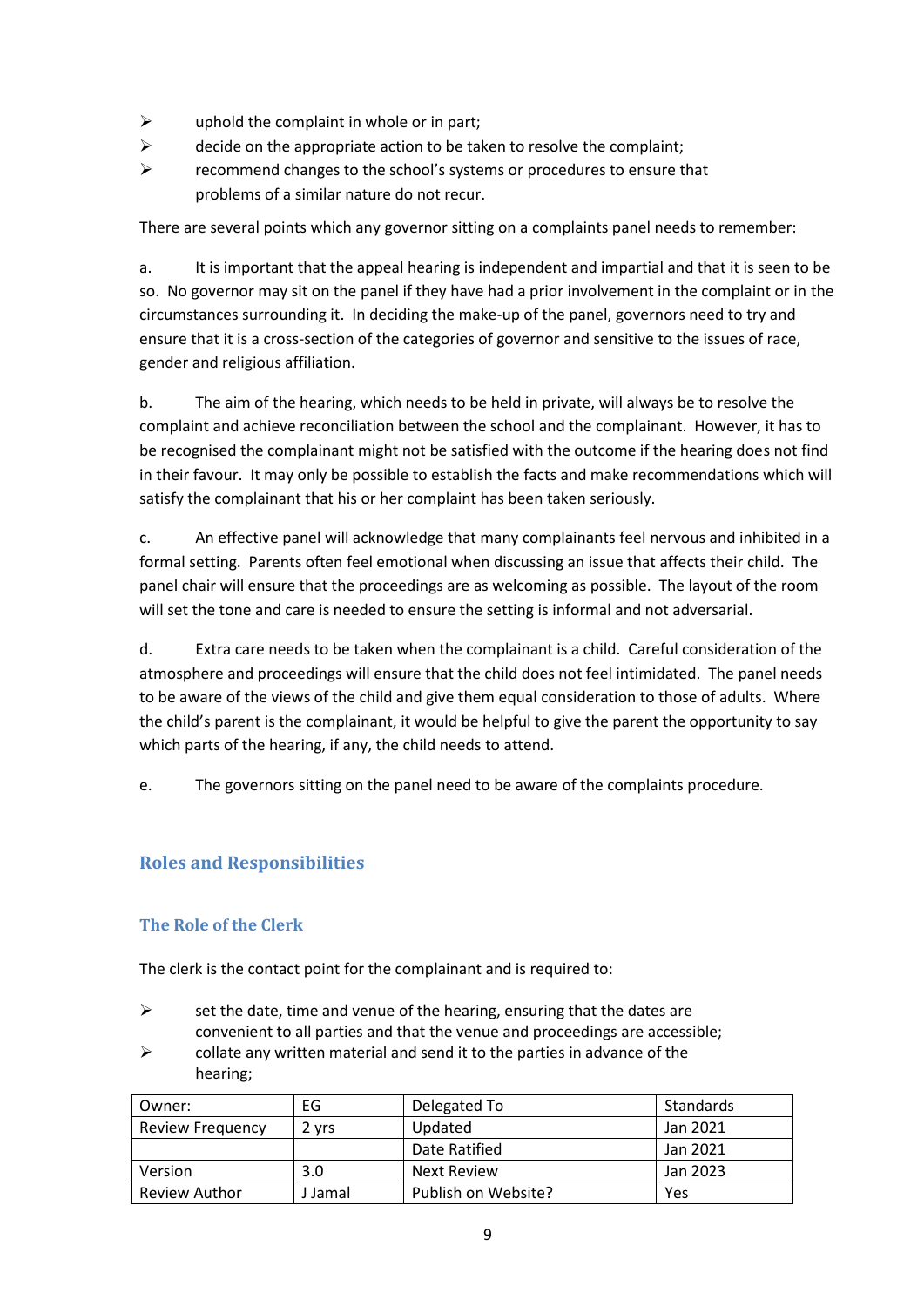- $\triangleright$  meet and welcome the parties as they arrive at the hearing; record the proceedings;
- $\triangleright$  notify all parties of the panel's decision.

#### <span id="page-9-0"></span>**The Role of the Chair of the Governing Body or the Nominated Governor**

The nominated governor role:

- $\triangleright$  check that the correct procedure has been followed;
- $\triangleright$  if a hearing is appropriate, notify the clerk to arrange the panel;

#### <span id="page-9-1"></span>**The Role of the Chair of the Panel**

The Chair of the Panel has a key role, ensuring that:

- $\triangleright$  the remit of the panel is explained to the parties and each party has the opportunity of putting their case without undue interruption;
- $\triangleright$  the issues are addressed;
- $\triangleright$  key findings of fact are made;
- $\triangleright$  parents and others who may not be used to speaking at such a hearing are put at ease;
- $\triangleright$  the hearing is conducted in an informal manner with each party treating the other with respect and courtesy;
- $\triangleright$  the panel is open minded and acting independently;
- $\triangleright$  no member of the panel has a vested interest in the outcome of the proceedings or any involvement in an earlier stage of the procedure;
- $\triangleright$  each side is given the opportunity to state their case and ask questions;
- $\triangleright$  written material is seen by all parties. If a new issue arises it would be useful to give all parties the opportunity to consider and comment on it.

#### <span id="page-9-2"></span>**Notification of the Panel's Decision**

The chair of the panel needs to ensure that the complainant is notified of the panel's decision, in writing, with the panel's response; this is usually within a set deadline which is publicised in the procedure. The letter will explain if there are any further rights of appeal and, if so, to whom they need to be addressed.

| Owner:                  | EG      | Delegated To        | Standards |
|-------------------------|---------|---------------------|-----------|
| <b>Review Frequency</b> | 2 vrs   | Updated             | Jan 2021  |
|                         |         | Date Ratified       | Jan 2021  |
| Version                 | 3.0     | Next Review         | Jan 2023  |
| Review Author           | J Jamal | Publish on Website? | Yes       |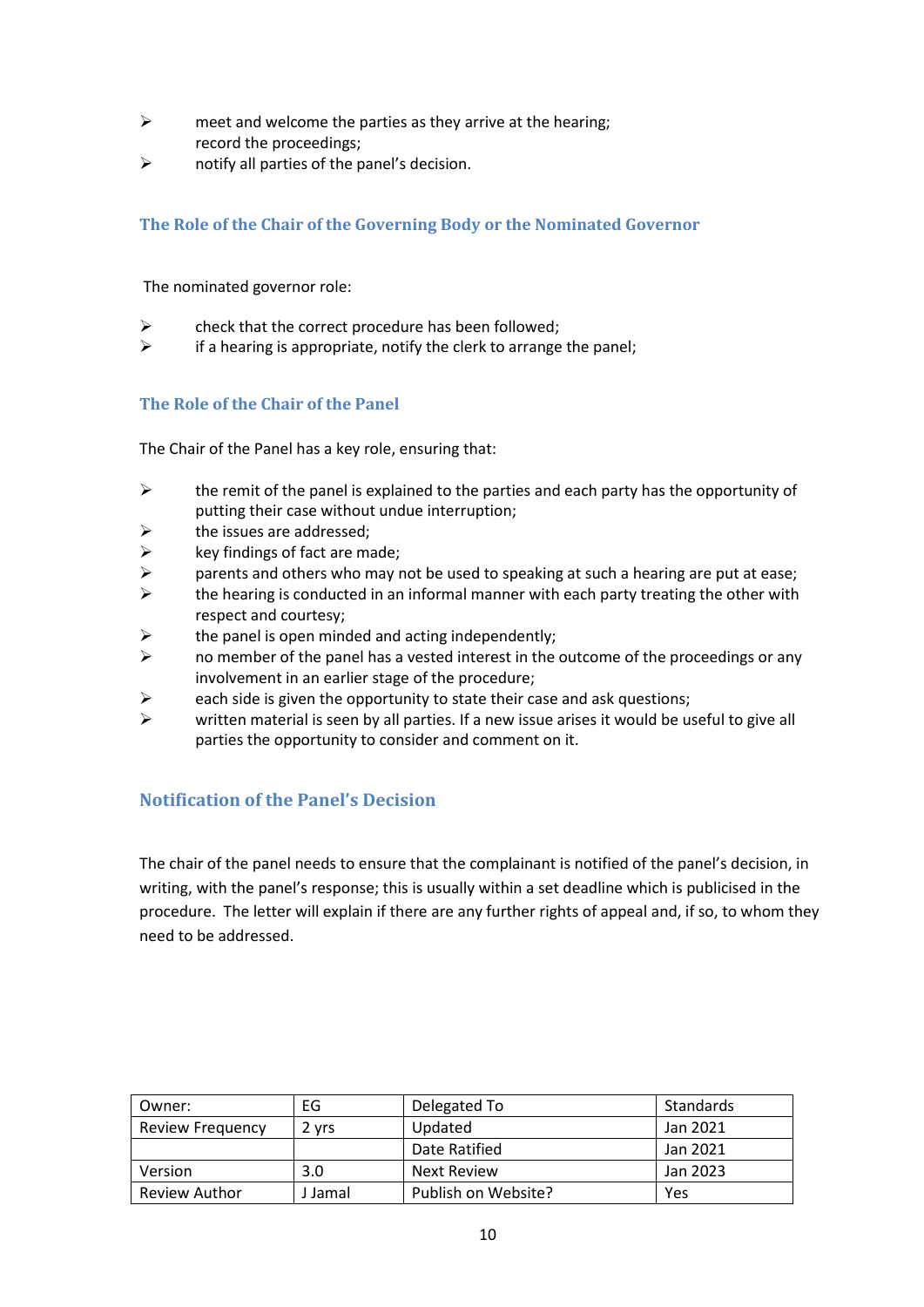#### <span id="page-10-0"></span>**Checklist for a Panel Hearing**

The panel needs to take the following points into account:

- The hearing is as informal as possible.
- Witnesses are only required to attend for the part of the hearing in which they give their evidence.
- After introductions, the complainant is invited to explain their complaint, and be followed by their witnesses.
- The head teacher may question both the complainant and the witnesses after each has spoken.
- The head teacher is then invited to explain the school's actions and be followed by the school's witnesses.
- The complainant may question both the head teacher and the witnesses after each has spoken.
- The panel may ask questions at any point.
- The complainant is then invited to sum up their complaint.
- The head teacher is then invited to sum up the school's actions and response to the complaint.
- Both parties leave together while the panel decides on the issues.
- The chair explains that both parties will hear from the panel within a set time scale.

Further information for parents/carers about complaints, can be found here: <https://www.gov.uk/complain-about-school>

| Owner:                  | EG      | Delegated To        | Standards |
|-------------------------|---------|---------------------|-----------|
| <b>Review Frequency</b> | 2 vrs   | Updated             | Jan 2021  |
|                         |         | Date Ratified       | Jan 2021  |
| Version                 | 3.0     | Next Review         | Jan 2023  |
| Review Author           | J Jamal | Publish on Website? | Yes       |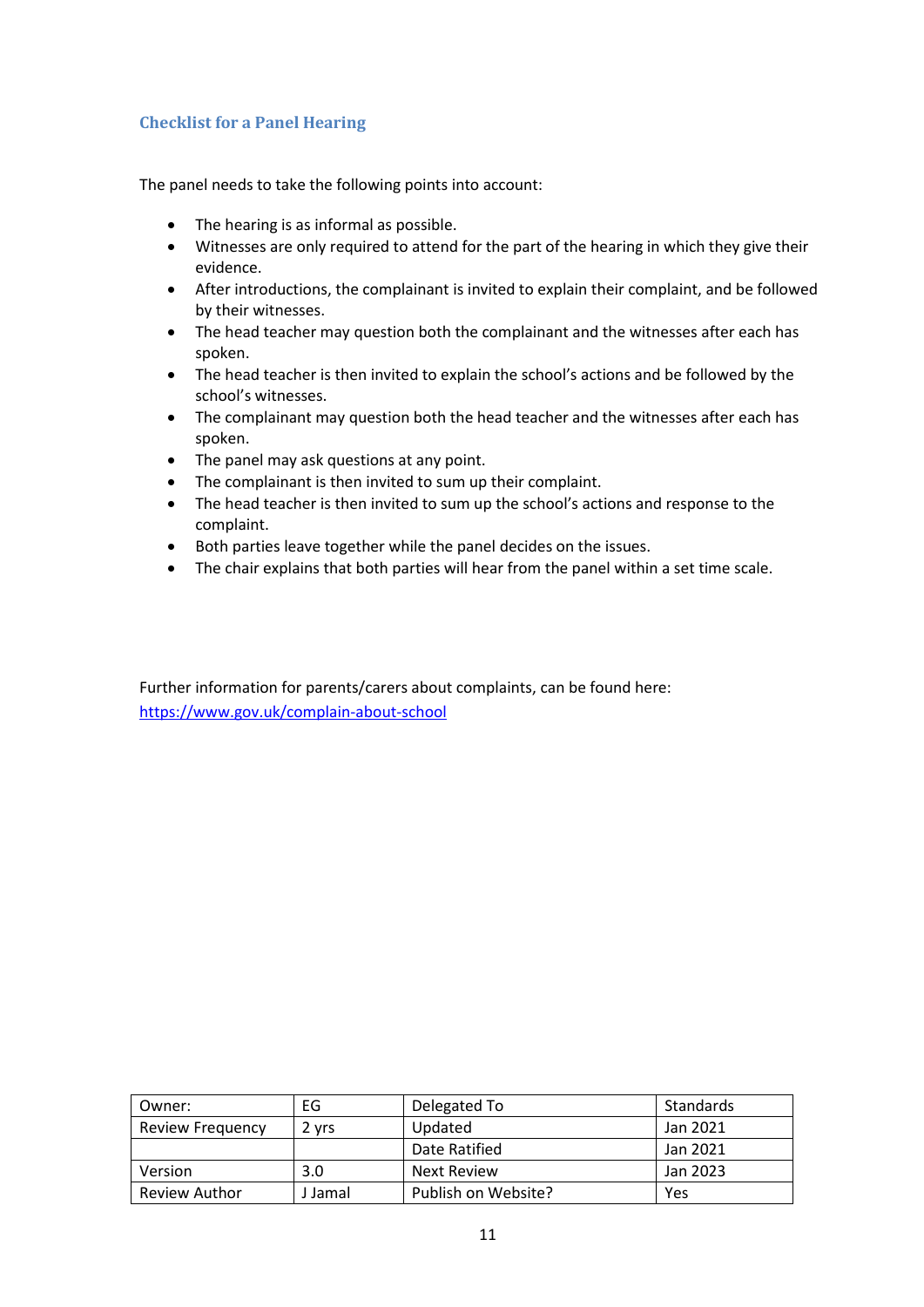<span id="page-11-0"></span>